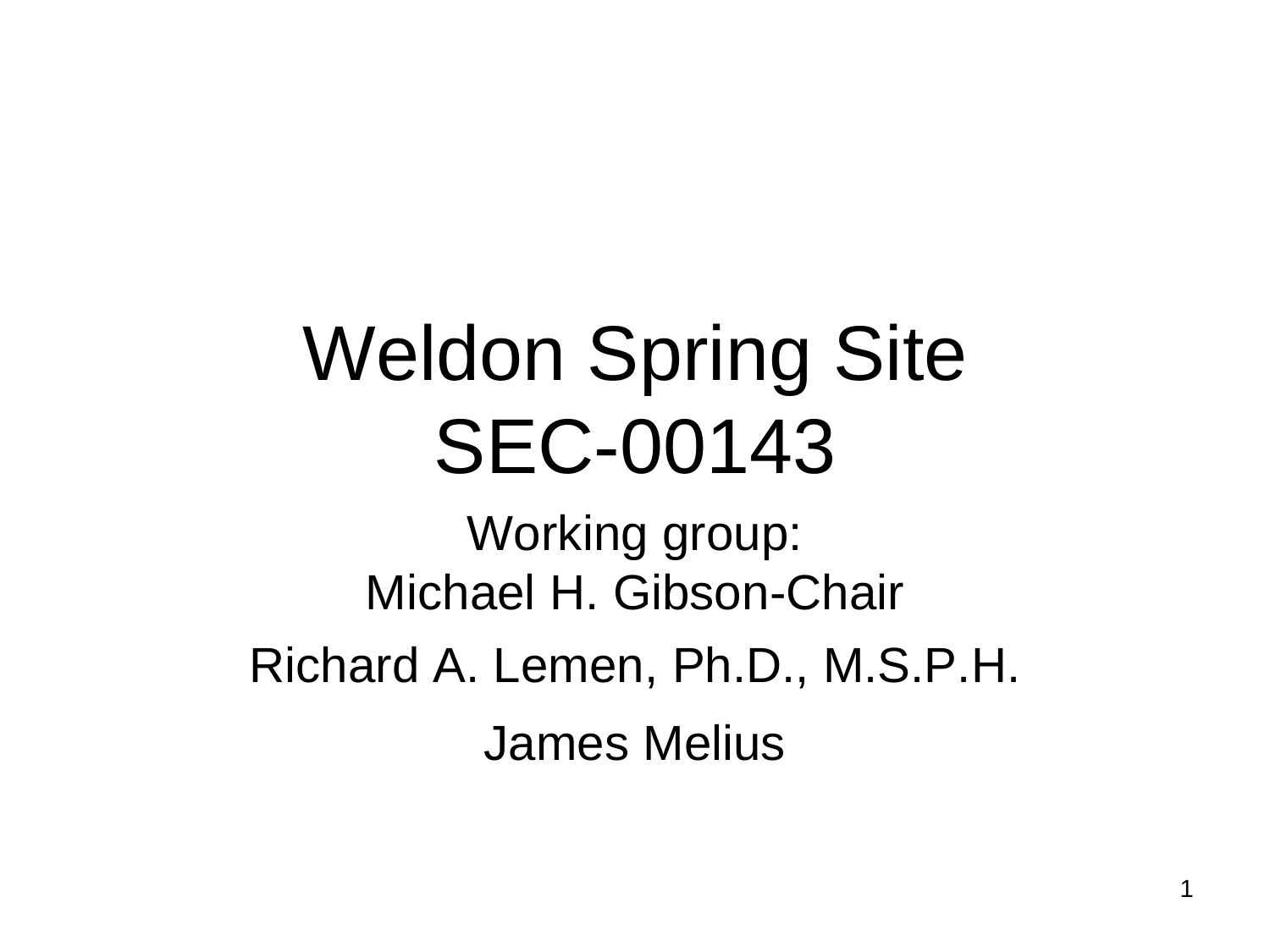# WS WG Meetings

- 19 Oct 2010: WS 1<sup>st</sup> WG meeting
- 25 Jan 2011: WS 2<sup>nd</sup> WG meeting
- 9 May 2011: WS 3rd WG meeting
- 13 Sept 2011: WS 4<sup>th</sup> WG meeting
- 29 Nov 2011: WS 5<sup>th</sup> WG meeting by phone
- 7 Dec 2011: AB meeting discussion
- 14 Feb 2012: WS 6<sup>th</sup> WG meeting by phone.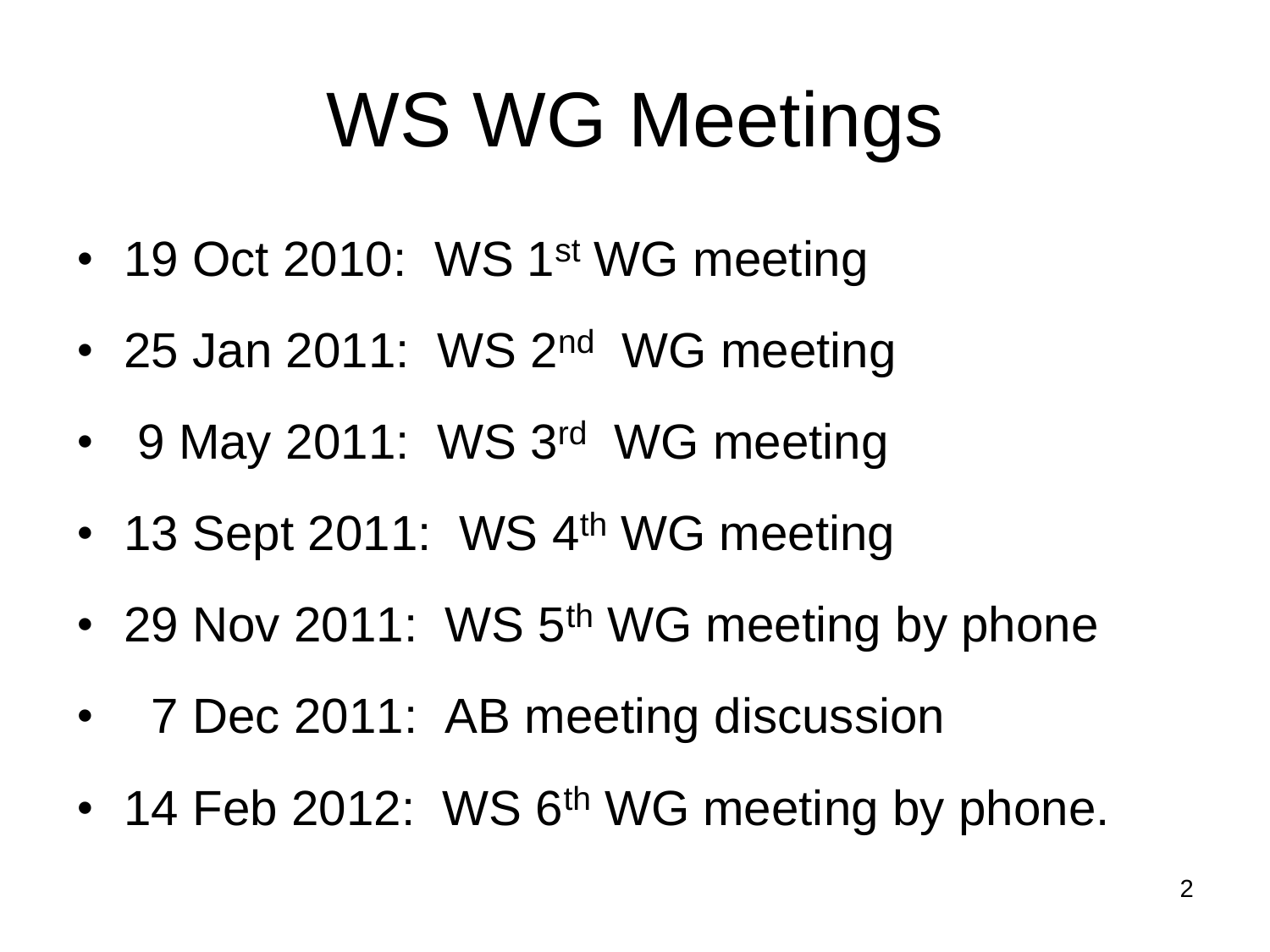## Petitioner's Th-232 Concerns

- 7 Dec 2012: AB meeting Petitioner referenced several documents that might indicate Th-232 was processed in large quantities before 1963.
- 22 Feb 2012: NIOSH issued response and found no additional indications that Th-232 was processed in large quantities before 1963.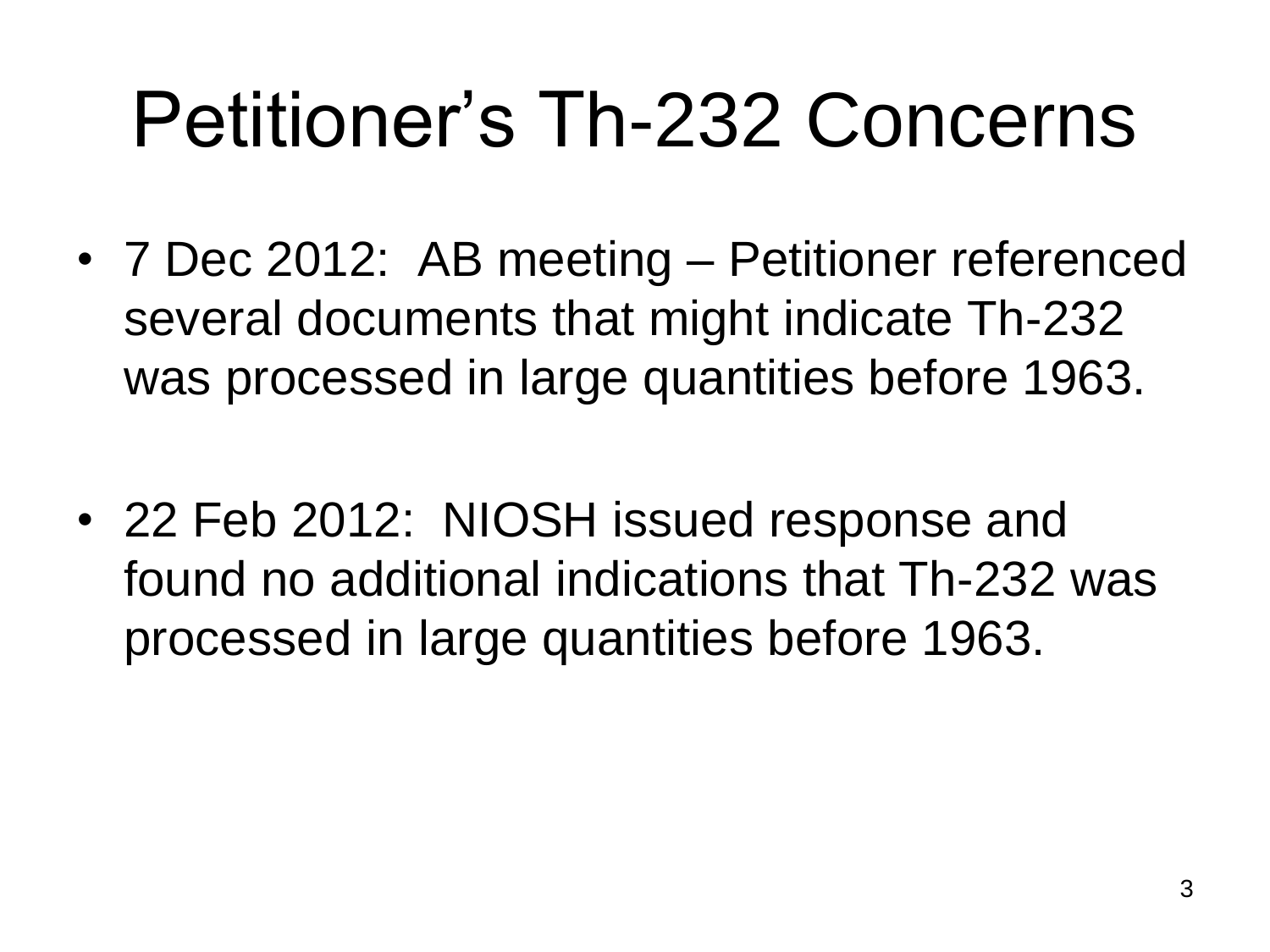## Summary of SEC Issues for 1957-1967

- 1. Accuracy and completeness of internal data (1a), external dose data (1c), air data (1b), and coworker data (1d).
- 2. Lack of egress monitoring.
- 3. Lack of dose records for 1967.
- 4. No radon/thoron measurements.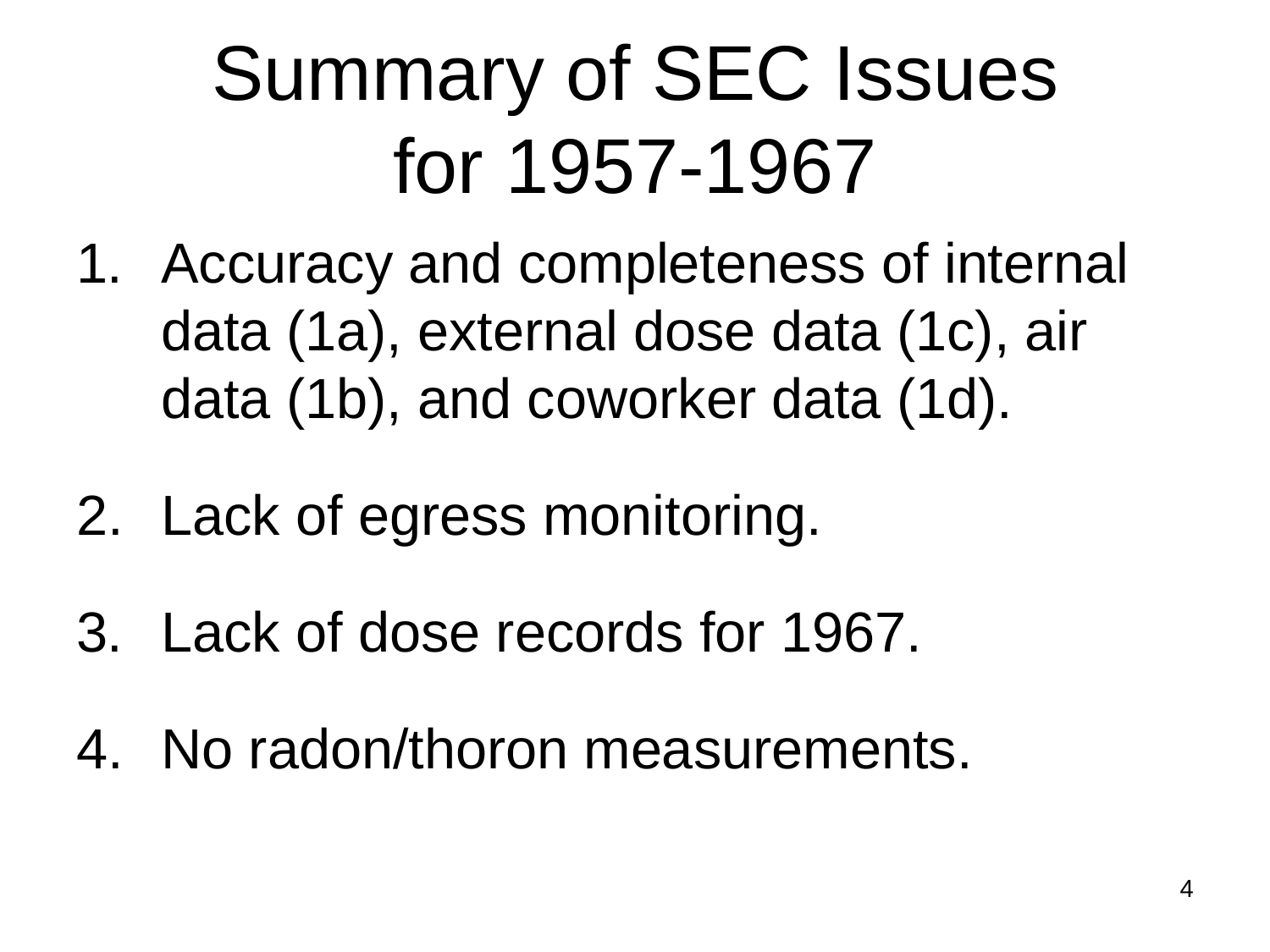## SEC issues (continued)

- 5. Validity of method used to assign recycled uranium intakes.
- 6. Lack of neutron dose data.
- 7. Lack of air measurements at quarry and raffinate pits during 1957-1967.
- 8. Impact of accidents/incidents on dose reconstruction.
- 9. Geometry/extremity correction factors.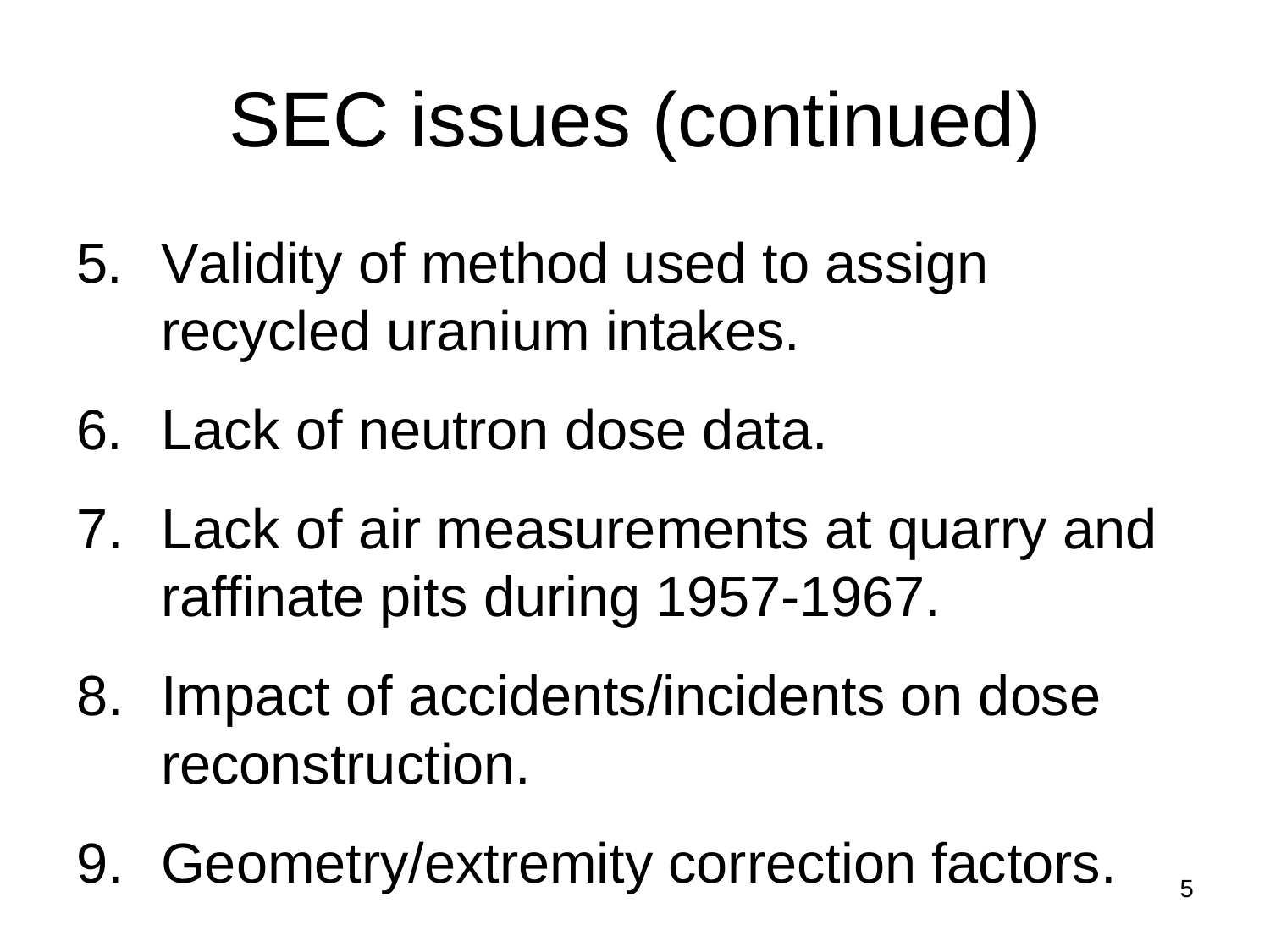## Site Profile Issues

- There were 28 site profile issues identified.
- These site profile issues have been incorporated into the SEC issues, or have been addressed and closed, or are being addressed by changes in the WS TBD and PERs.
- SC&A tracked the site profile issues along with the SEC issues.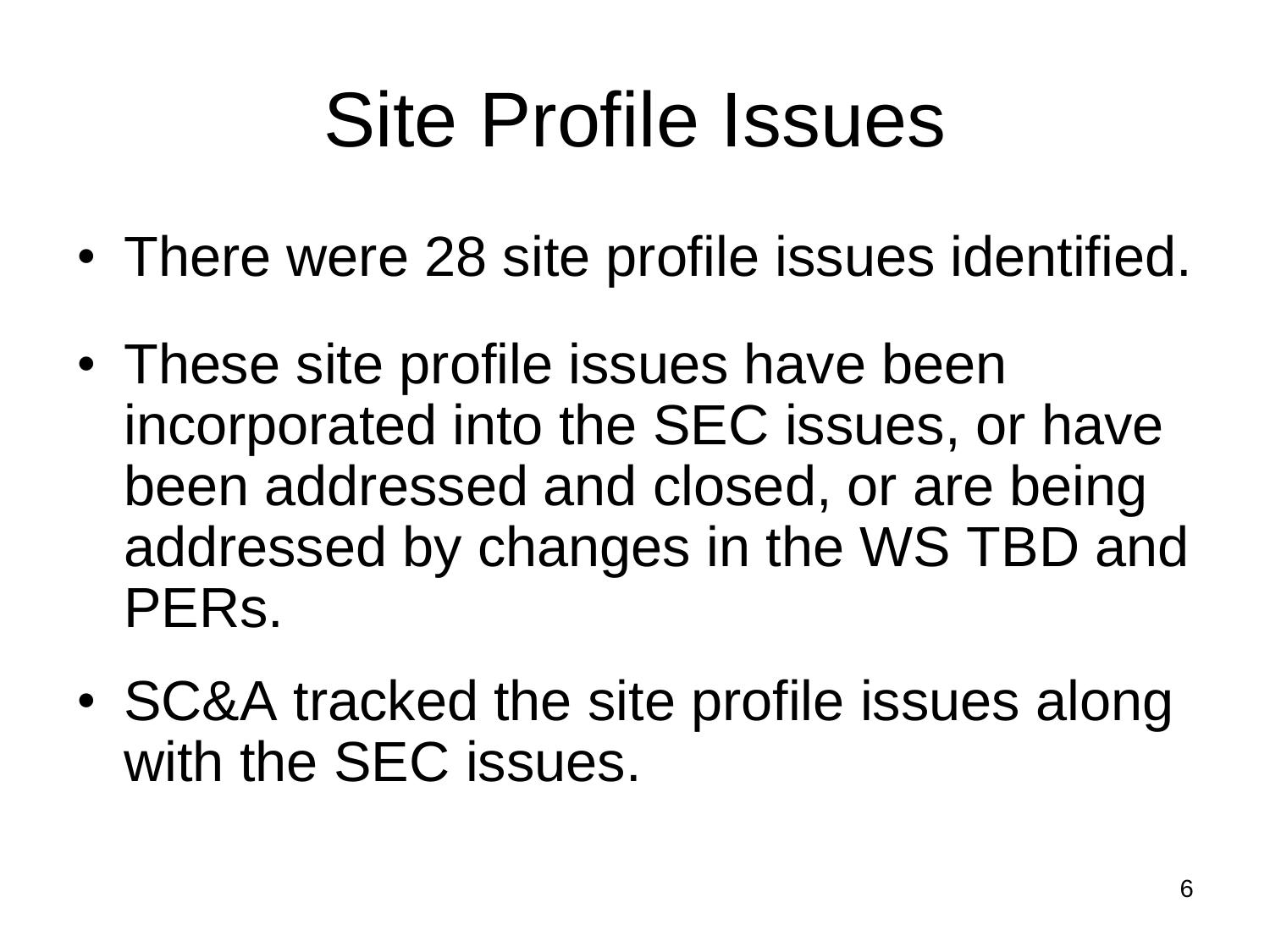### SEC Issues

- All SEC issues were addressed in the WG meetings and closed, except the following:
	- **#1b - Thorium air data DWE error analyses**
	- **#4 - No radon/thoron measurements**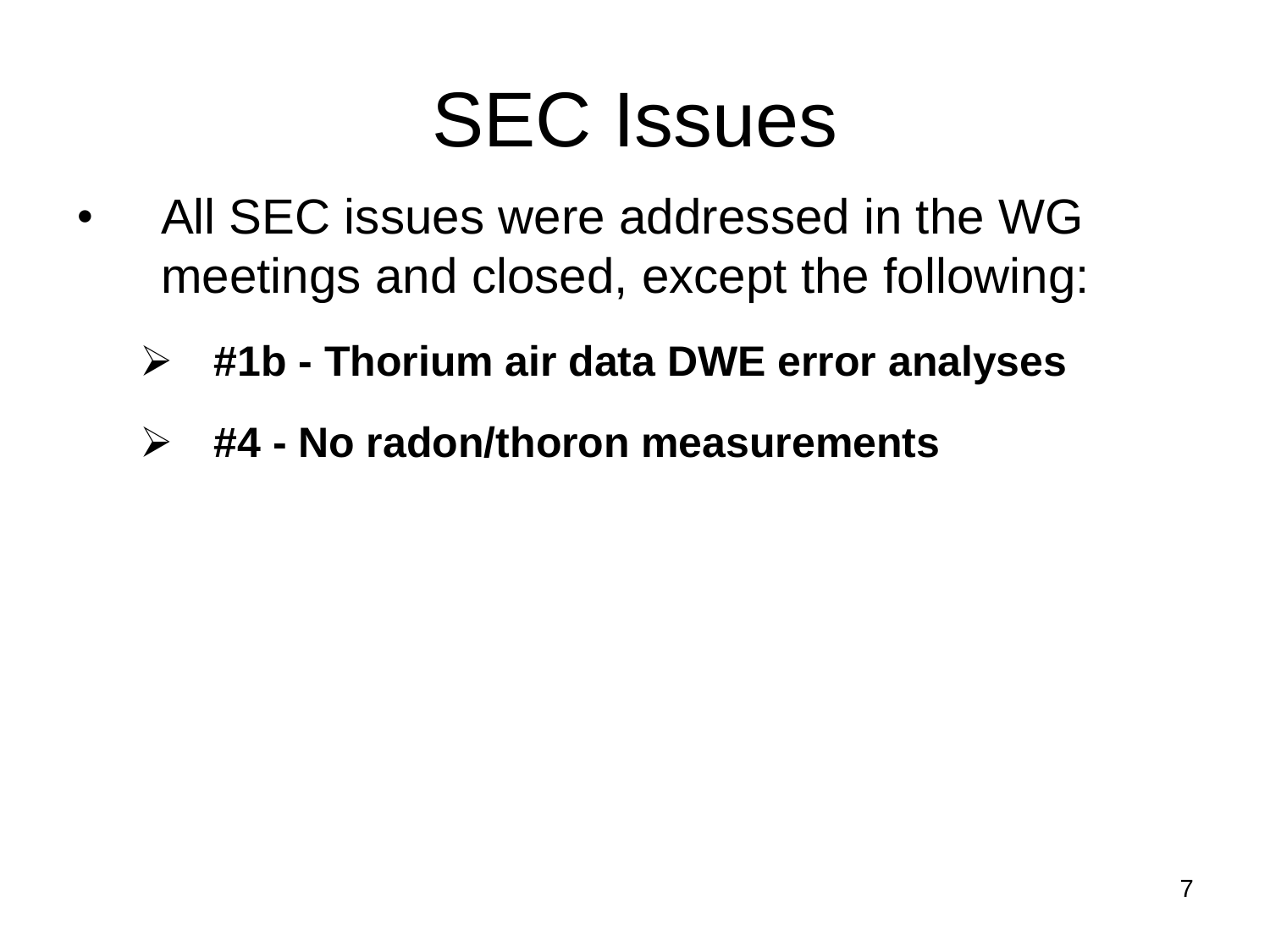# Status of Pending SEC Issues

#### **#1b Thorium air data DWE error analyses:**

- No thorium bioassay data (1966 chest counts not used).
- Gross-alpha activity air samples available.
- Assume 100% thorium activity.
- Original calculational and transcriptional error analyzed.
- These errors are called "blunders" in the scientific literature. They are not gross mistakes, but common errors).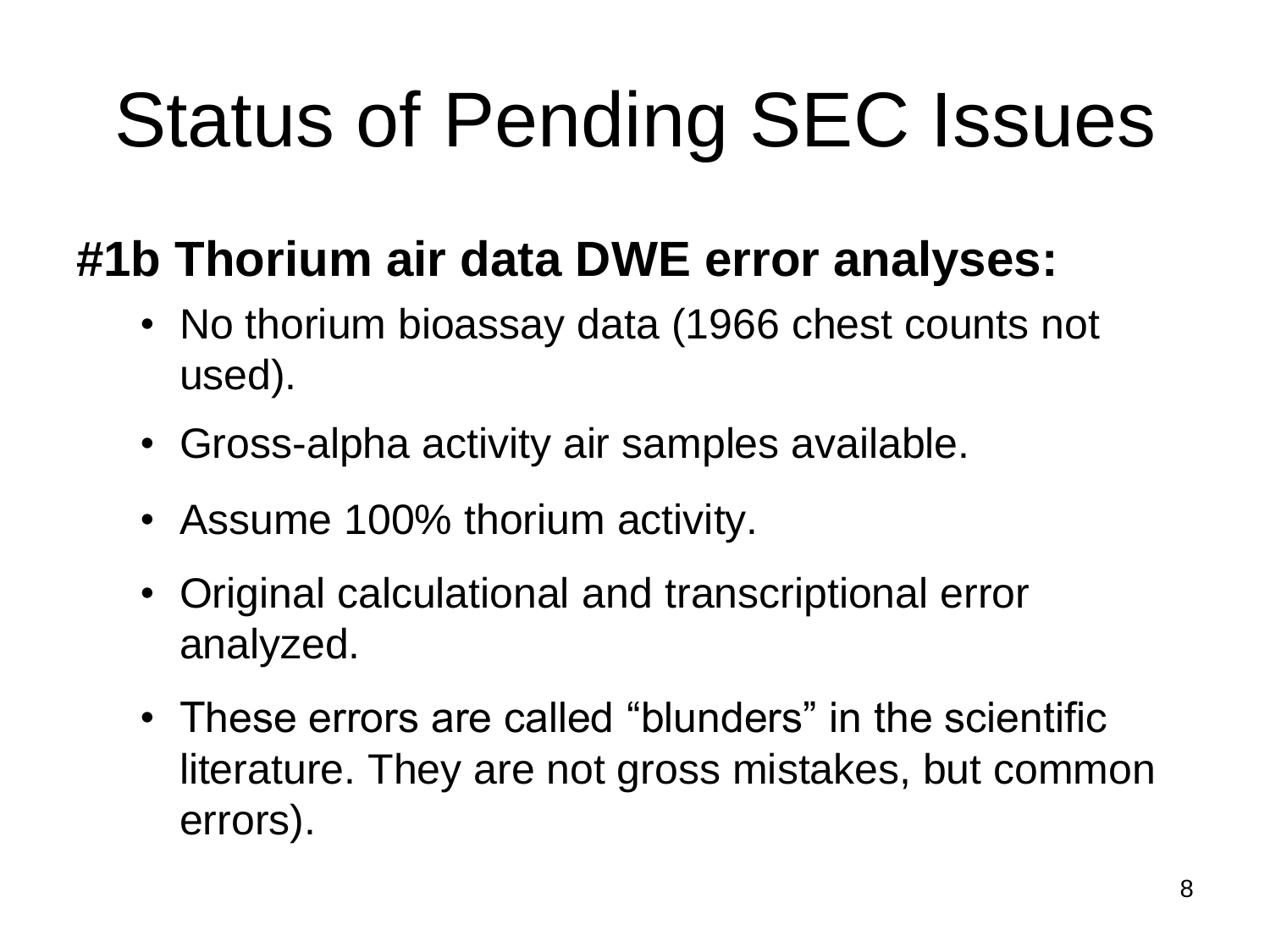### SEC Issue 1b Air Data (continued)

- Need to determine impact of errors on derived daily weighted average (DWA) air concentrations.
- 9/07/2011: NIOSH issued white page addressing DWA errors.
- 9/272011: SC&A issued response to NIOSH's recent paper. SC&A recommended:
	- $\triangleright$  DR implementation method be provided
	- >The representativeness of the limited data be addressed.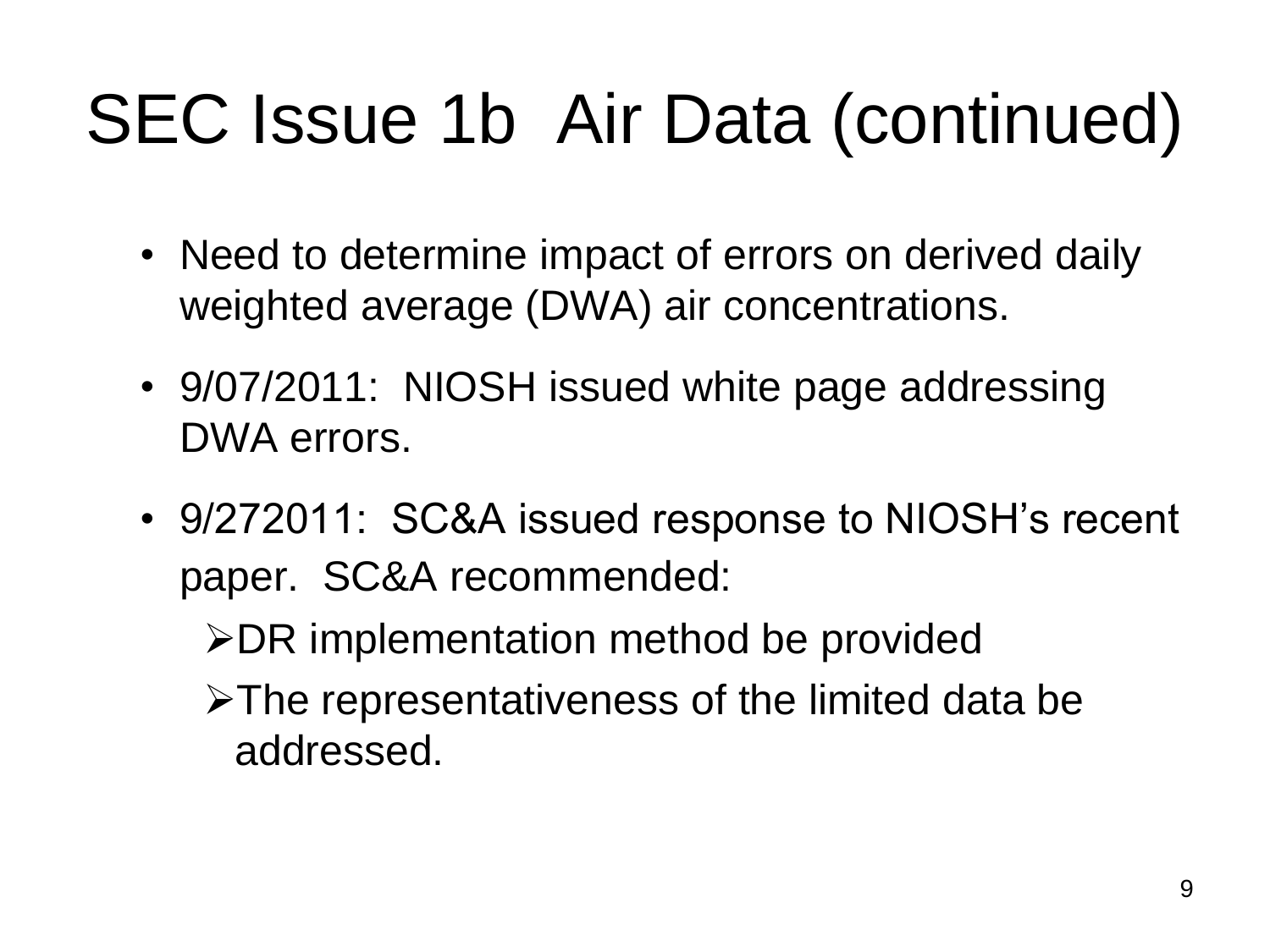### SEC Issue 1b Air Data (continued)

- 11/28/2011: NIOSH issued revised white page addressing DWA errors with DR implementation recommendations.
- 11/29/2011: DWA errors discussed at WS WG meeting.
- 11/29/2011: SC&A tasked with analyses of NIOSH's revised DWE paper.
- 1/17/2012: SC&A issued revised white page addressing DWA errors and DR implementation recommendations.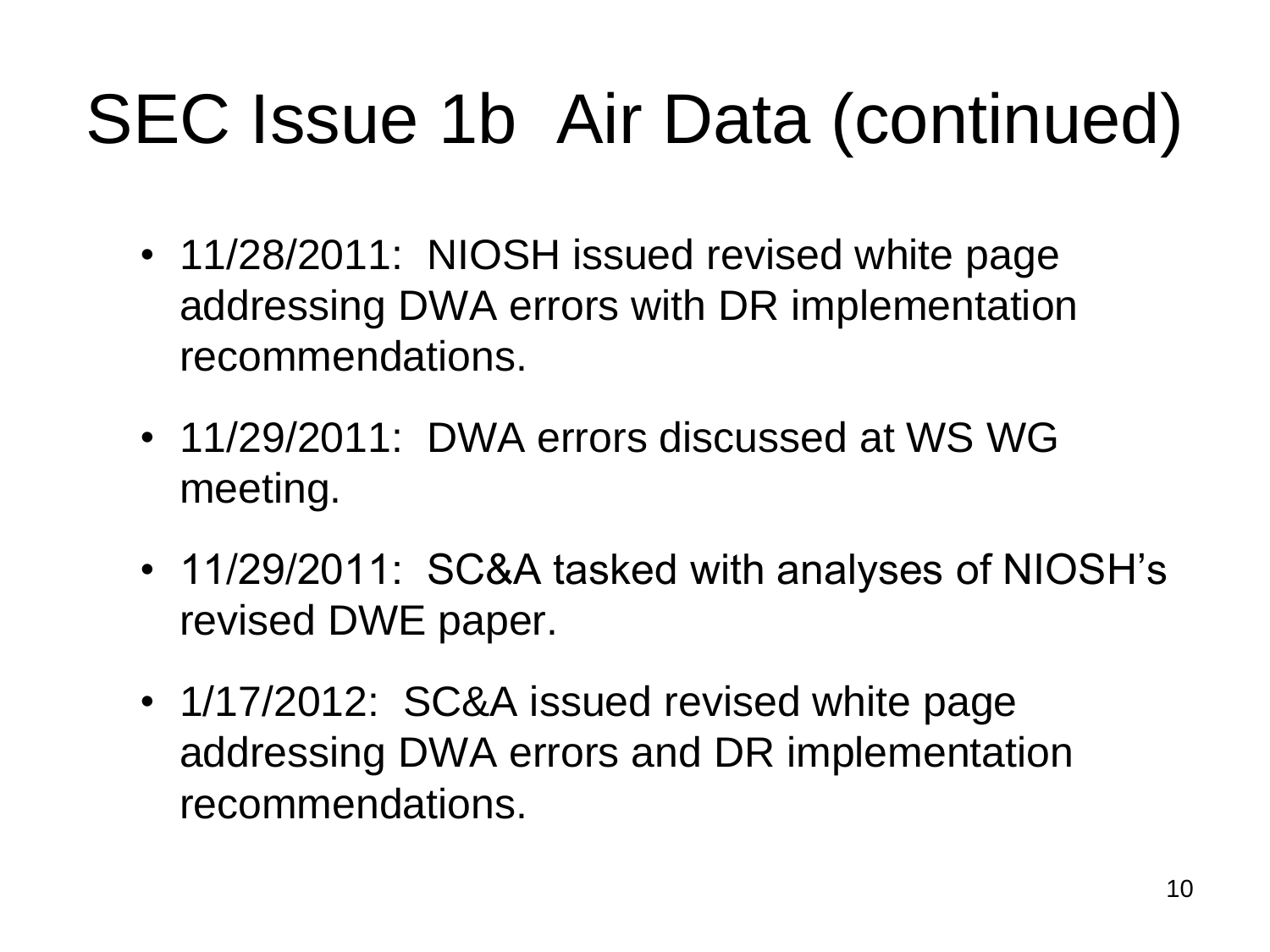### SEC Issue 1b Air Data (continued)

- 2/12/2012: DWE error issue discussed during WG meeting and SC&A to issue summary response.
- 2/21/2012: SC&A drafted summary response:
	- Type and magnitude of errors similar to other studies and at Fernald.
	- Corrections are applicable to DR.
	- Quantity of representative data for thorium DWE error analyses limited, but additions resources would not have significant impact.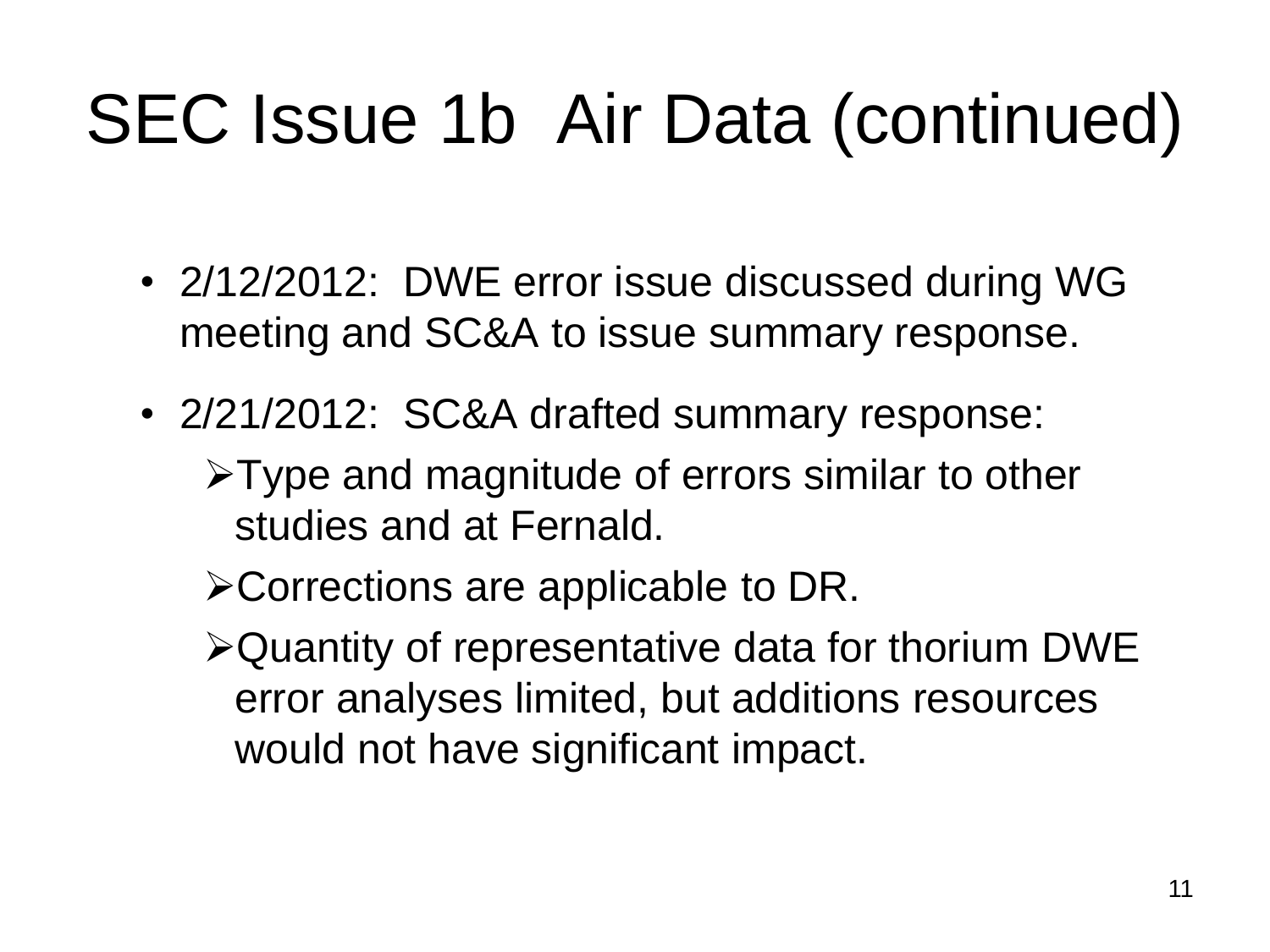# Status of Pending SEC Issues

#### **#4. No radon/thoron measurements:**

- NIOSH performed analyses of potential environmental and indoor radon/thoron intakes and issued response on 4/21/2011.
- SC&A evaluated recommended model and found it to bound the potential intakes.
- The WS radon model is more conservative than previously proposed DOE site radon models in that it does not include any lost of radon/thoron through ventilation.
- *WG recommends discussion with AB*.